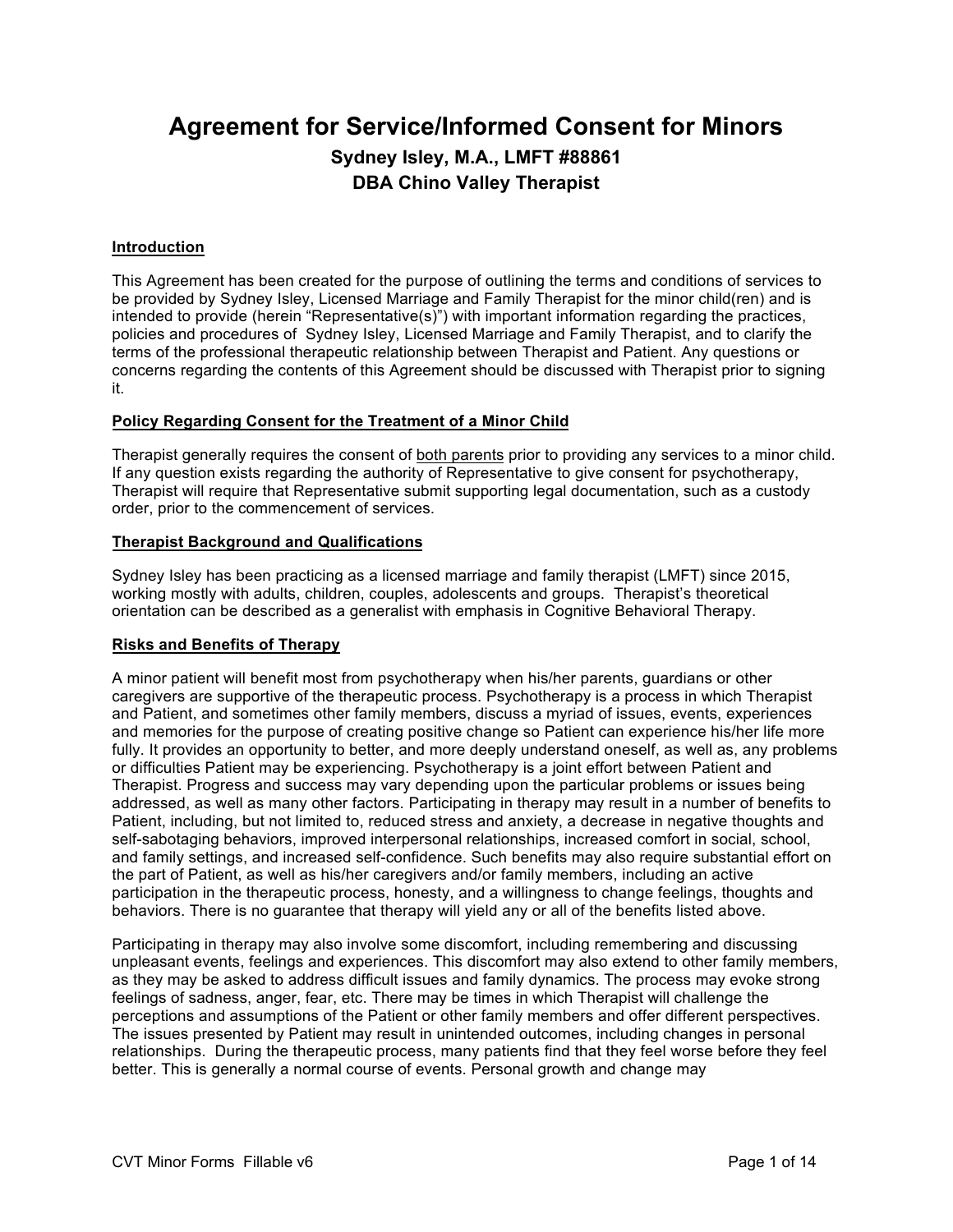be easy and swift at times but may also be slow and frustrating. Patient should address any concerns he/she has regarding his/her progress in therapy with Therapist.

### **Professional Consultation**

Professional consultation is an important component of a healthy psychotherapy practice.

As such, Therapist regularly participates in clinical, ethical, and legal consultation with appropriate professionals. During such consultations, Therapist will not reveal any personally identifying information regarding Patient or Patient's family members or caregivers.

## **Records and Record Keeping**

Therapist may take notes during session and will also produce other notes and records regarding Patient's treatment. These notes constitute Therapist's clinical and business records, which by law, Therapist is required to maintain. Such records are the sole property of Therapist. Therapist will not alter his/her normal record keeping process at the request of any patient or representative. Should Patient or Representative request a copy of Therapist's records, such a request must be made in writing. Therapist reserves the right, under California law, to provide Patient, or Representative, with a treatment summary in lieu of actual records. Therapist also reserves the right to refuse to produce a copy of the record under certain circumstances, but may, as requested, provide a copy of the record to another treating health care provider.

Representative will generally have the right to access the records regarding Patient. However, this right is subject to certain exceptions set forth in California law, including, but not limited to, the right of Patient's therapist to deny such access if such therapist believes such action is in the Patient's best interests. Should Representative request access to Therapist's records, such a request will be responded to in accordance with California law. Therapist will maintain Patient's records for ten years following termination of therapy, or when Patient is 21 years of age, whichever is longer. However, after ten years, Patient's records will be destroyed in a manner that preserves Patient's confidentiality.

## **Confidentiality**

The information disclosed by Patient is generally confidential and will not be released to any third party without written authorization from Patient, if Patient is twelve years of age or older. Patient information may also be disclosed as required or permitted by law. Exceptions to confidentiality, include, but are not limited to, reporting child, elder and dependent adult abuse, when a patient makes a serious threat of violence towards another person, or when a patient is dangerous to him/herself or the person or property of another.

Representative should be aware that Therapist is not a conduit of information from Patient. Psychotherapy can only be effective if there is a trusting a confidential relationship between Therapist and Patient. Although Representative can expect to be kept up to date as to Patient's progress in therapy, he/she will typically not be privy to detailed discussions between Therapist and Patient. However, Representative can expect to be informed in the event of any serious concerns Therapist might have regarding the safety or well-being of Patient, including suicidality.

### **Patient Litigation**

Therapist will not voluntarily participate in any litigation, or custody dispute in which Patient, or Representative, and another individual, or entity, are parties. Therapist has a policy of not communicating with Representative's attorney and will generally not write or sign letters, reports, declarations, or affidavits to be used in Patient's, or Representative's, legal matter. Therapist will generally not provide records or testimony unless compelled to do so.

Should Therapist be subpoenaed, or ordered by a court of law, to appear as a witness in an action involving Patient, Representative agrees to reimburse Therapist for any time spent for preparation,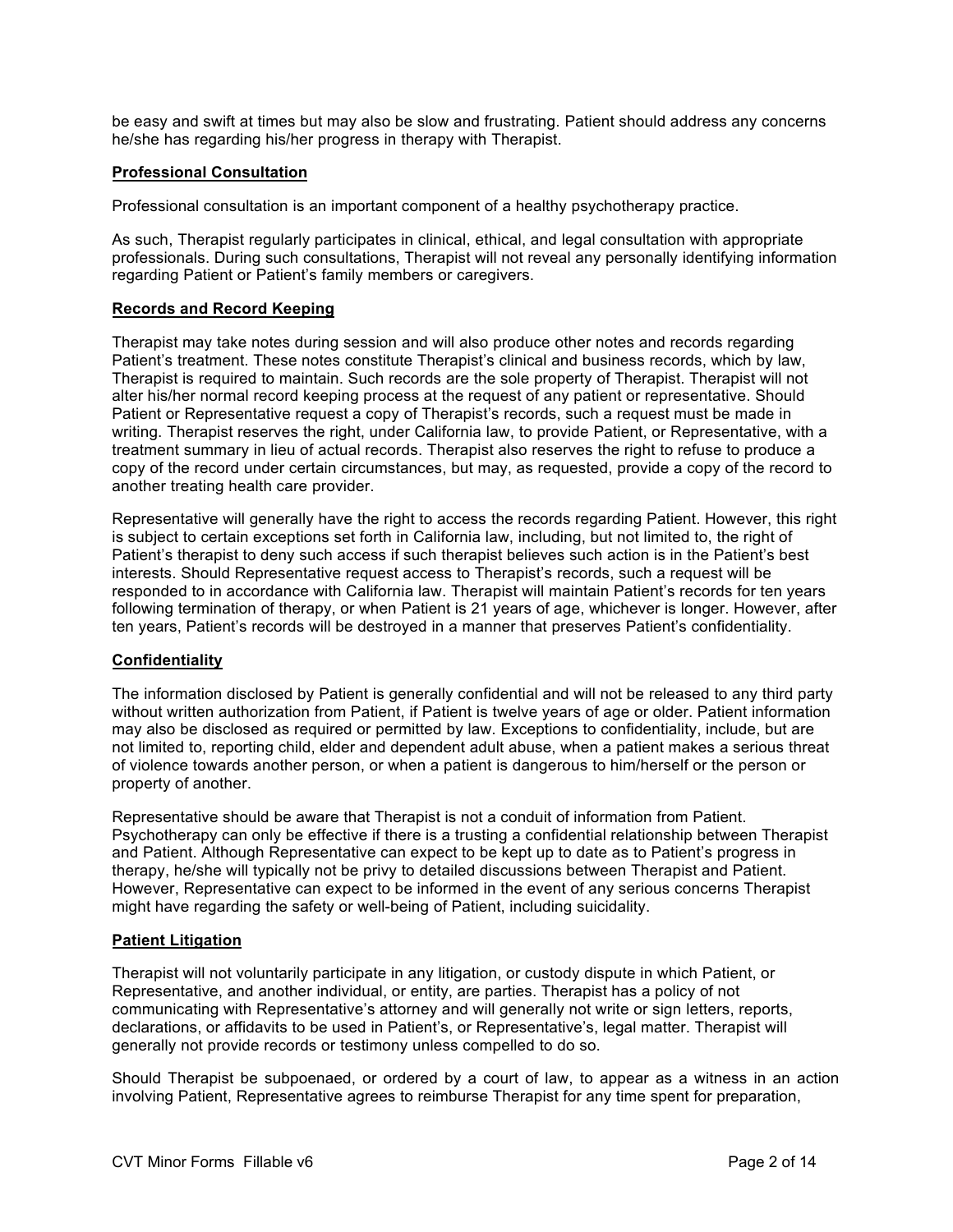travel, or other time in which Therapist has made him/herself available for such an appearance at Therapist's usual and customary hourly rate of \$140.00.

In addition, Therapist will not make any recommendation as to custody or visitation regarding Patient. Therapist will make efforts to be uninvolved in any custody dispute between Patient's parents.

### **Psychotherapist-Patient Privilege**

The information disclosed by Patient, as well as any records created, is subject to the psychotherapistpatient privilege. The psychotherapist-patient privilege results from the special relationship between Therapist and Patient in the eyes of the law. It is akin to the attorney-client privilege or the doctorpatient privilege. Typically, the patient is the holder of the psychotherapist-patient privilege. If Therapist receives a subpoena for records, deposition testimony, or testimony in a court of law, Therapist will assert the psychotherapist-patient privilege on Patient's behalf until instructed, in writing, to do otherwise by a person with the authority to waive the privilege on Patient's behalf.

When a patient is a minor child, the holder of the psychotherapist-patient privilege is either the minor, a court appointed guardian, the minor's counsel, or one of the Parents. In some cases, Parents do not have the authority to waive the psychotherapist-patient privilege for their minor children, unless given such authority by a court of law. Representative is encouraged to discuss any concerns regarding the psychotherapist-patient privilege with his/her attorney. Patient, or Representative, should be aware that he/she might be waiving the psychotherapist-patient privilege if he/she makes his/her mental or emotional state an issue in a legal proceeding. Patient, or Representative, should address any concerns he/she might have regarding the psychotherapist-patient privilege with his/her attorney.

## **Fee and Fee Arrangements**

Payment of the agreed upon session fee must be made in full at the beginning of each session in unless other arrangements have been made. Please bring your check ready (made payable to Sydney Isley, LMFT) so that we can maximize your therapy time. If you would like to charge your credit card, the Electronic Payment Authorization form needs to be completed by you. Your session fee may be increased annually. In the event of any fee changes, you will be notified at least 30 days prior to such changes. Sessions longer than 45-50-minutes are charged for the additional time pro rata. Therapist reserves the right to periodically adjust this fee. Representative will be notified of any fee adjustment in advance. In addition, this fee may be adjusted by contract with insurance companies, HMOs, managed care organizations, or other third-party payers, or by agreement with Therapist.

From time-to-time, Therapist may engage in telephone contact with Patient or Representative for purposes other than scheduling sessions. Representative is responsible for payment of the agreed upon fee (on a pro rata basis) for any telephone calls longer than ten minutes. In addition, from time-to-time, Therapist may engage in telephone contact with third parties at the request of Patient or Representative and with the advance written authorization of Patient or Representative. Representative is responsible for payment of the agreed upon fee (on a pro rata basis) for any telephone calls longer than ten minutes. Representative is expected to pay for services at the time services are rendered. Therapist accepts cash, checks, and major credit cards.

### **Insurance**

Representative is responsible for any and all fees not reimbursed by his/her insurance company, managed care organization, or any other third-party payor. Representative is responsible for verifying and understanding the limits of his/her coverage, as well as his/her co-payments and deductibles.

Therapist is a contracted provider with the following companies: Sydney Isley Marriage and Family Therapy, Inc, DBA Chino Valley Therapist.

If Representative intends to use benefits of his/her health insurance policy, Representative agrees to inform Therapist in advance. Therapist is not a contracted provider with any insurance company, managed care organization. Should Representative choose to use his/her insurance, Therapist will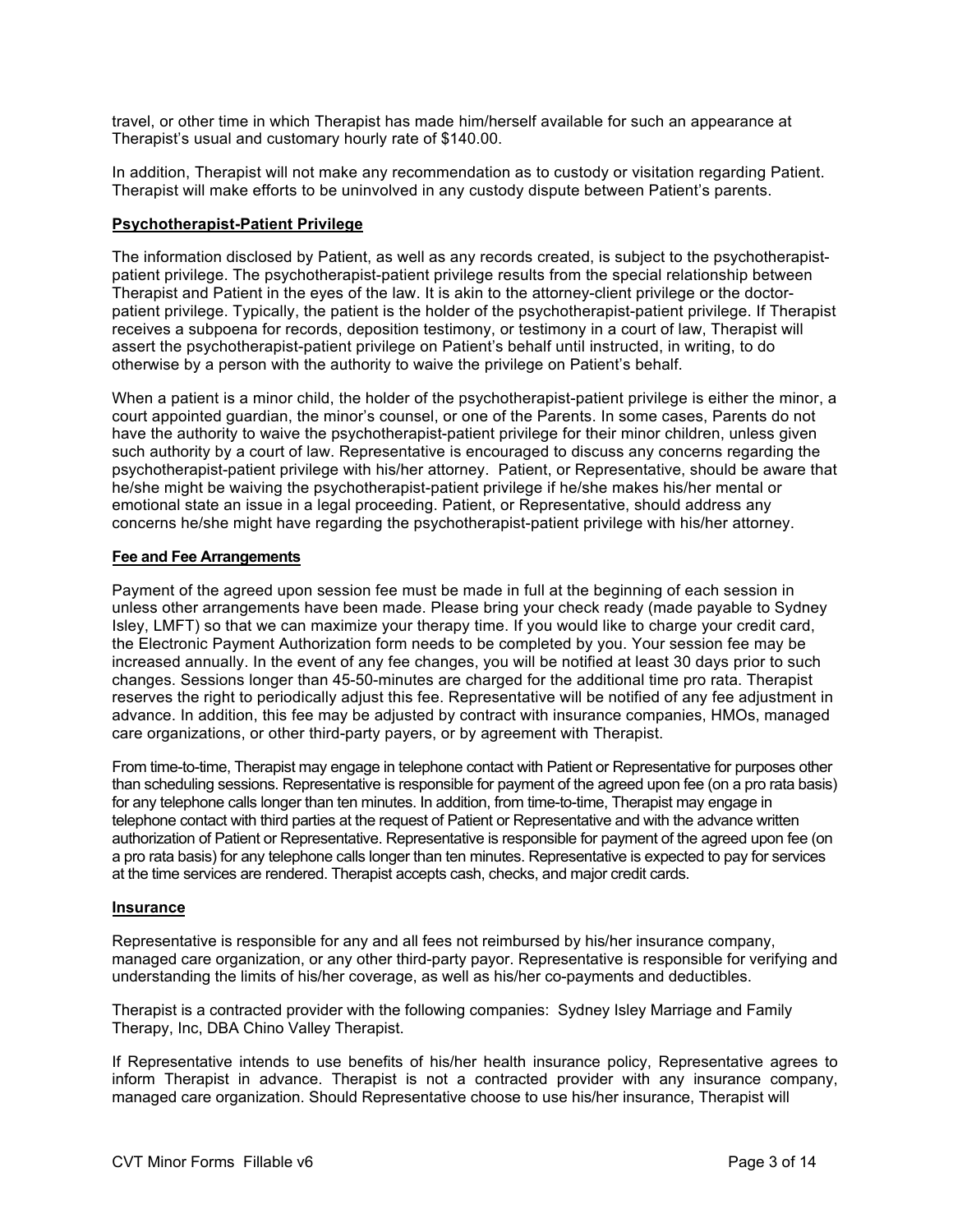provide Representative with a statement, which Representative can submit to the third-party of his/her choice to seek reimbursement of fees already paid.

### **Cancellation Policy**

Representative is responsible for payment of the agreed upon fee for any missed session(s). Representative is also responsible for payment of the agreed upon fee for any session(s) for which Representative failed to give Therapist at least 24 hours notice of cancellation. Cancellation notice should be left on Therapist's voice mail at **909-907-4236**.

## **Therapist Availability**

Therapist's office is equipped with a confidential voice mail system that allows Patient or Representative to leave a message at any time. Therapist will make every effort to return calls within 24 hours (or by the next business day) but cannot guarantee the calls will be returned immediately. Therapist is unable to provide 24-hour crisis service. In the event Patient is feeling unsafe or requires immediate medical or psychiatric assistance, Patient or Representative should call 911, or go to the nearest emergency room. **Termination of Therapy** 

Therapist reserves the right to terminate therapy at his/her discretion. Reasons for termination include, but are not limited to, untimely payment of fees, failure to comply with treatment recommendations, conflicts of interest, failure to participate in therapy, Patient needs are outside of Therapist's scope of competence or practice, or Patient is not making adequate progress in therapy. Patient or Representative has the right to terminate therapy at his/her discretion. Upon either party's decision to terminate therapy, Therapist will generally recommend that Patient participate in at least one, or possibly more, termination sessions. These sessions are intended to facilitate a positive termination experience and give both parties an opportunity to reflect on the work that has been done. Therapist will also attempt to ensure a smooth transition to another therapist by offering referrals to Patient or Representative.

### **Acknowledgement**

By signing below, Representative acknowledges that he/she has reviewed and fully understands the terms and conditions of this Agreement. Representative has discussed such terms and conditions with Therapist and has had any questions regarding its terms and conditions answered to Representative's satisfaction. Representative agrees to abide by the terms and conditions of this Agreement and consents to participate in psychotherapy with Therapist. Moreover, Representative agrees to hold Therapist free and harmless from any claims, demands, or suits for damages from any injury or complications whatsoever, save negligence, that may result from such treatment.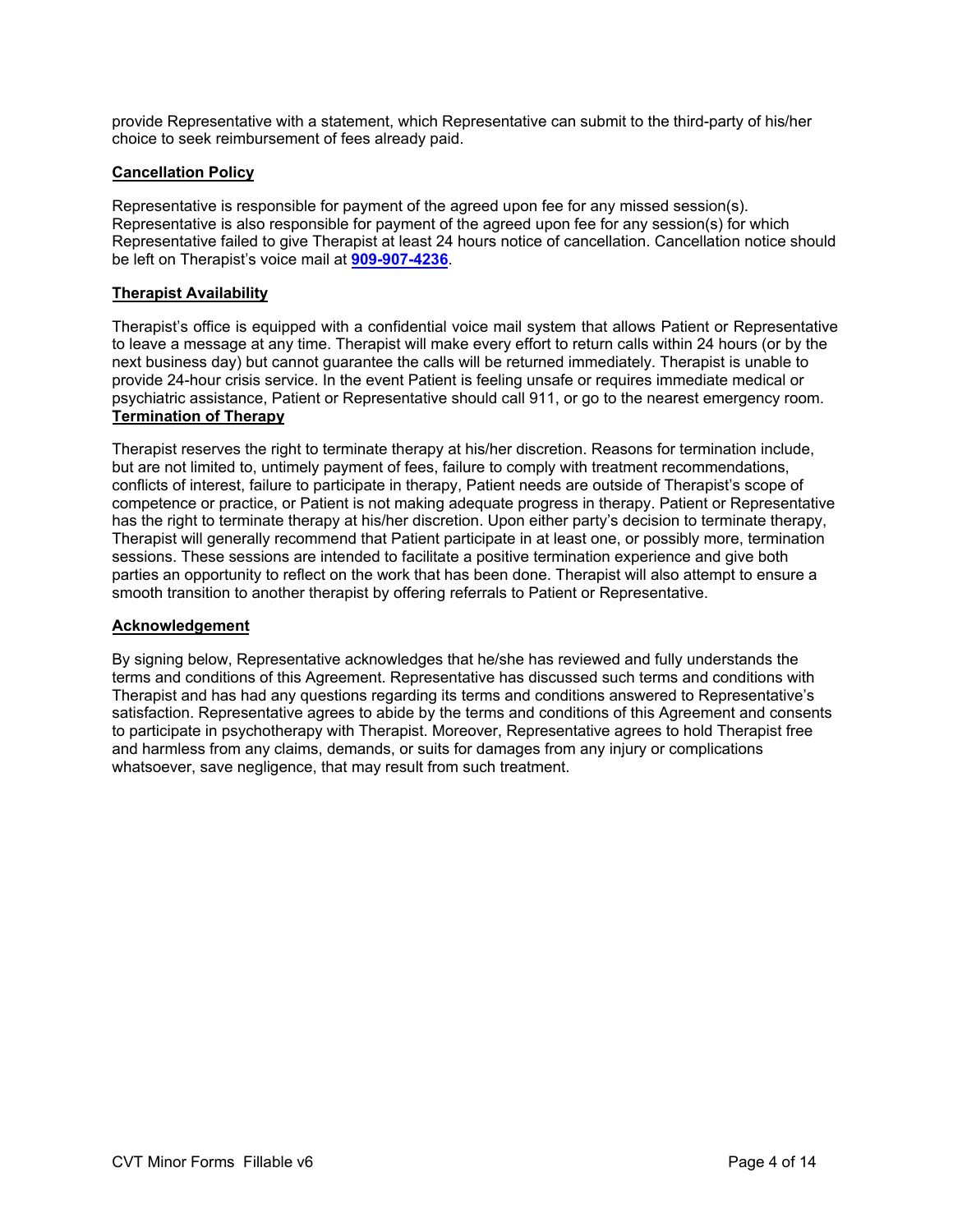# **Consent for Treatment and Limits of Liability Sydney Isley, M.A., LMFT #88861 DBA Chino Valley Therapist**

### **Limits of Services and Assumption of Risks**:

Therapy sessions carry both benefits and risks. Therapy sessions can significantly reduce the amount of distress someone is feeling, improve relationships, and/or resolve other specific issues. However, these improvements and any "cures" cannot be guaranteed for any condition due to the many variables that affect these therapy sessions. Experiencing uncomfortable feelings, discussing unpleasant situations and/or aspects of your life are considered risks of therapy sessions.

#### **Limits of Confidentiality**:

What you discuss during your therapy session is kept confidential. No contents of the therapy sessions, whether verbal or written may be shared with another party without your written consent or the written consent of your legal guardian. The following is a list of exceptions:

#### **Duty to Warn and Protect**

If you disclose a plan or threat to harm yourself, the therapist must attempt to notify your family and notify legal authorities. In addition, if you disclose a plan to harm another person, the therapist is

required to warn the possible victim and notify legal authorities, if the victim is reasonably identifiable. However, if you disclose a plan to harm another person, the therapist is required to notify legal authorities if the victim is foreseeable.

#### **Abuse of Children and Vulnerable Adults**

If you disclose, or it is suspected, that there is abuse or harmful neglect of children or vulnerable adults (i.e., the elderly, disabled/incompetent), the therapist must report this information to the appropriate state agency and/or legal authorities.

### **Prenatal Exposure to Controlled Substances**

Therapists must report any admitted prenatal exposure to controlled substances that could be harmful to the mother or the child.

#### **Minors/Guardianship**

Parents or legal guardians of non-emancipated minor clients have the right to access the clients' records.

#### **Insurance Providers**

Insurance companies and other third-party payers are given information that they request regarding services to the clients. The type of information that may be requested includes types of service, dates/times of service, diagnosis, treatment plan, description of impairment, progress of therapy, case notes, summaries, etc.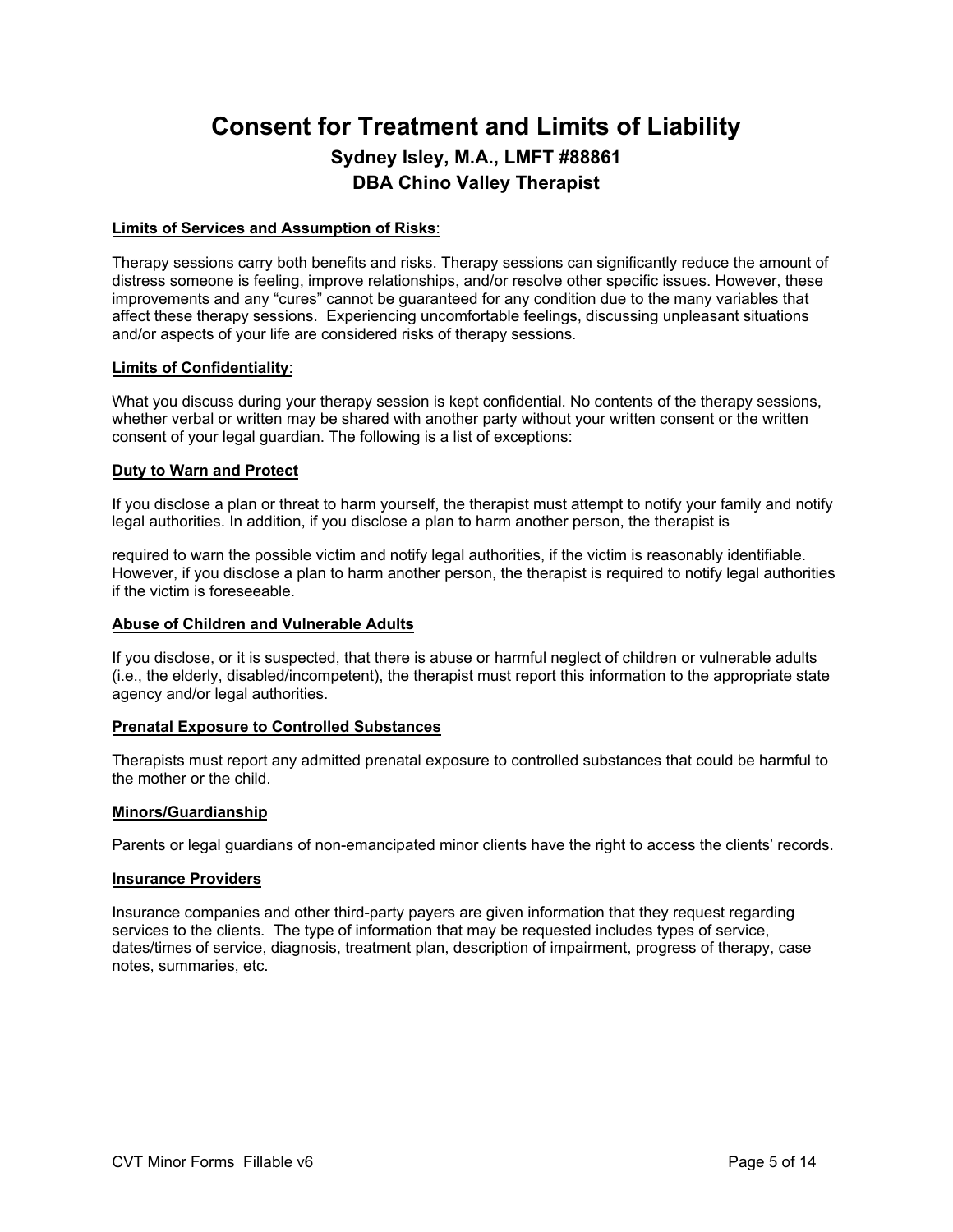## **Agreement**

I agree to the above assumption of risk and limits of confidentiality and understand their meanings and ramifications.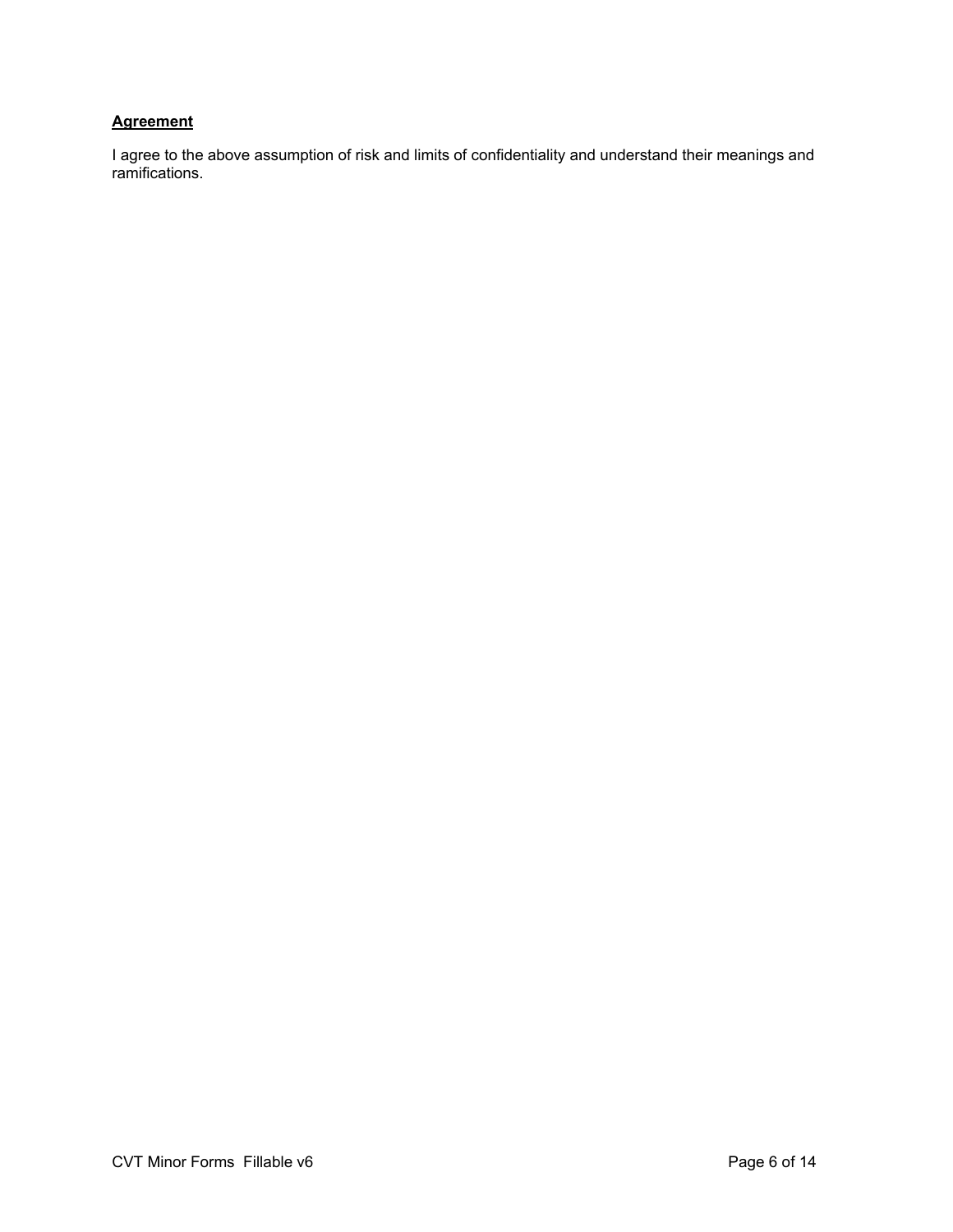## **Cancellation Policy Sydney Isley, M.A., LMFT #88861 DBA Chino Valley Therapist**

If you are unable to attend an appointment, I request that you provide at least 24 hours advanced notice to our office. Since I am unable to use this time for another client, please note that you will be billed for the entire cost of your scheduled appointment if it is not timely cancelled, unless such cancellation is due to illness or an emergency. In that case, if I am able to place you in another spot in that same calendar week, no cancellation fee will be assessed. For cancellations made with less than 24-hour notice (unless due to illness or an emergency) or a scheduled appointment that is completely missed, you will be charged in full on your next visit to my office. I appreciate your help in keeping the office schedule running timely and efficiently.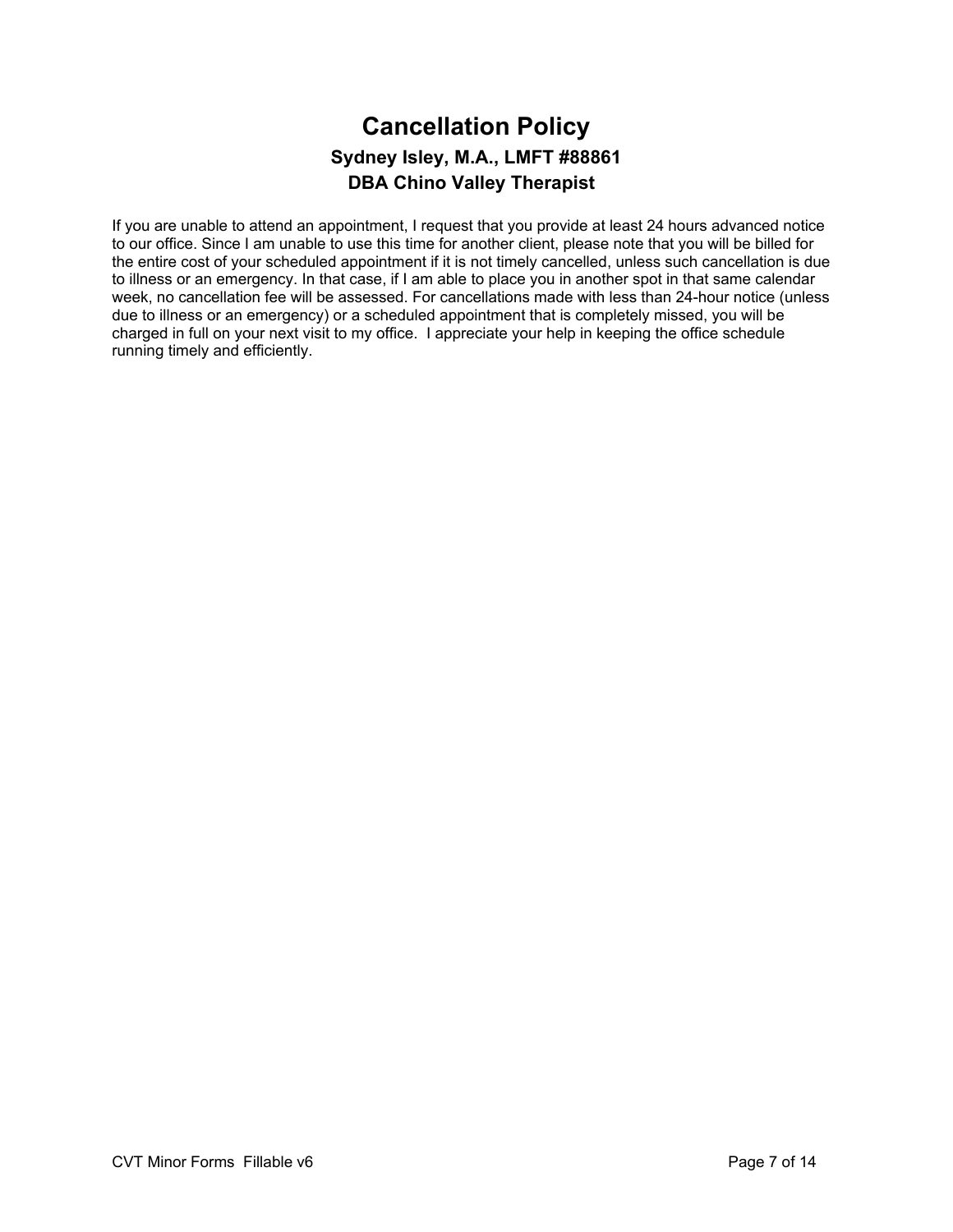# **Client Email/Texting Informed Consent Form Sydney Isley, M.A., LMFT #88861 DBA Chino Valley Therapist**

## **Risks of Using Email/Texting**

The transmission of client information by email and/or texting has a number of risks that clients should consider prior to the use of email and/or texting. These include, but are not limited to, the following risks:

- 1. Email and texts can be circulated, forwarded, stored electronically and on paper, and broadcast to unintended recipients.
- 2. Email and text senders can easily misaddress an email or text and send the information to an undesired recipient.
- 3. Backup copies of emails and texts may exist even after the sender and/or the recipient has deleted his or her copy.
- 4. Employers and on-line services have a right to inspect emails sent through their company systems.
- 5. Emails and texts can be intercepted, altered, forwarded or used without authorization or detection.
- 6. Email and texts can be used as evidence in court.
- 7. Emails and texts may not be secure and therefore it is possible that the confidentiality of such communications may be breached by a third party.

### **Conditions for the Use of Email and Texts**

Therapist cannot guarantee but will use reasonable means to maintain security and confidentiality of email and text information sent and received. Therapist is not liable for improper disclosure of confidential information that is not caused by Therapist's intentional misconduct. Clients/Parent's/Legal Guardians must acknowledge and consent to the following conditions:

- 1. Email and texting are not appropriate for urgent or emergency situations. Provider cannot guarantee that any email and/or text will be read and responded to within any particular period of time.
- 2. Email and texts should be concise. The client/parent/legal guardian should call and/or schedule an appointment to discuss complex and/or sensitive situations.
- 3. All email will usually be printed and filed into the client's medical record. Texts may be printed and filed as well.
- 4. Provider will not forward client's/parent's/legal guardian's identifiable emails and/or texts without the client's/parent's/legal guardian's written consent, except as authorized by law.
- 5. Clients/parents/legal guardians should not use email or texts for communication of sensitive medical information.
- 6. Provider is not liable for breaches of confidentiality caused by the client or any third party.
- 7. It is the client's/parent's/legal guardian's responsibility to follow up and/or schedule an appointment if warranted.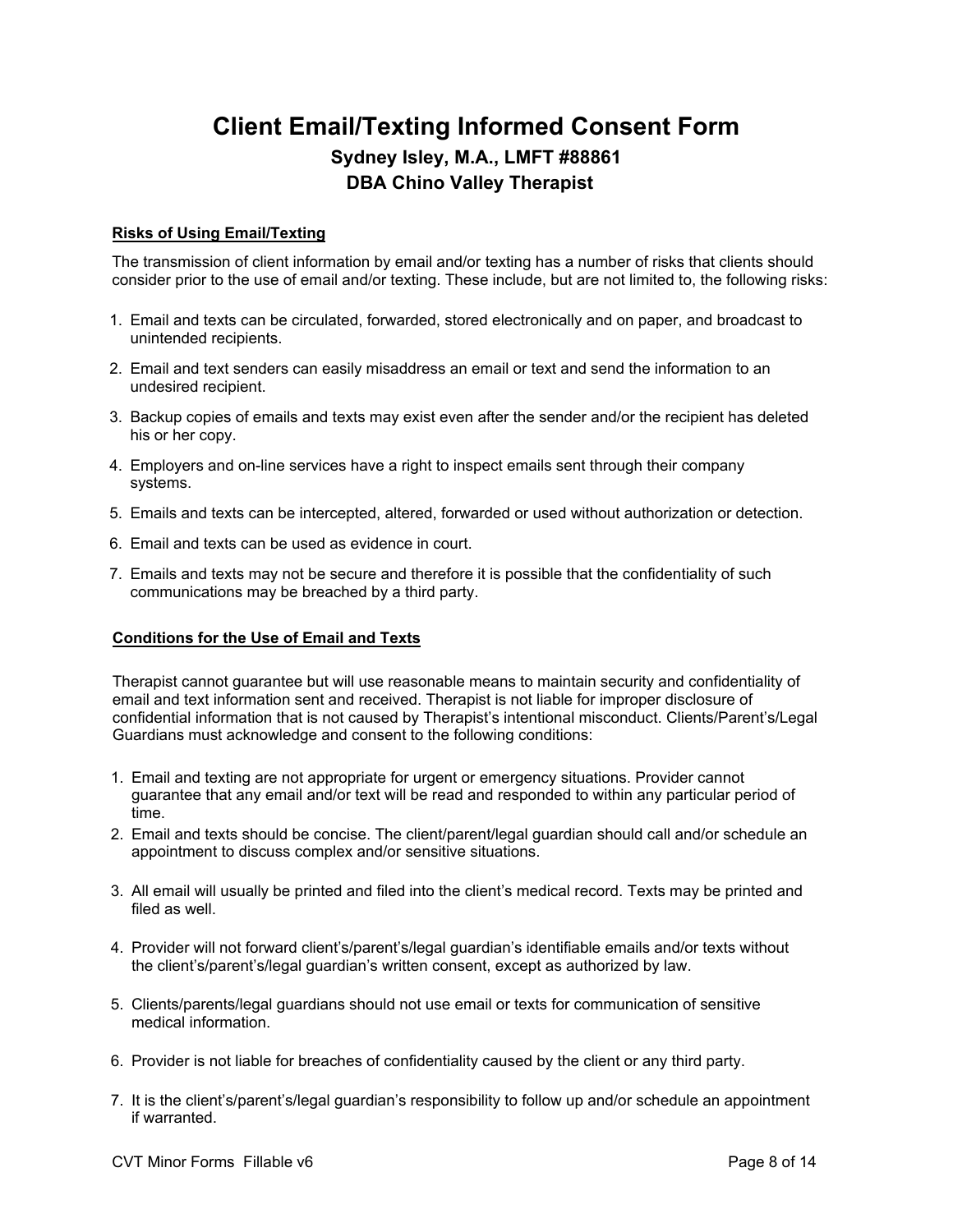## **Client Acknowledgement and Agreement**

I acknowledge that I have read and fully understand this consent form. I understand the risks associated with the communication of email and/or texts between my therapist and me, and consent to the conditions and instructions outlined, as well as any other instructions that my Therapist may impose to communicate with me by email or text.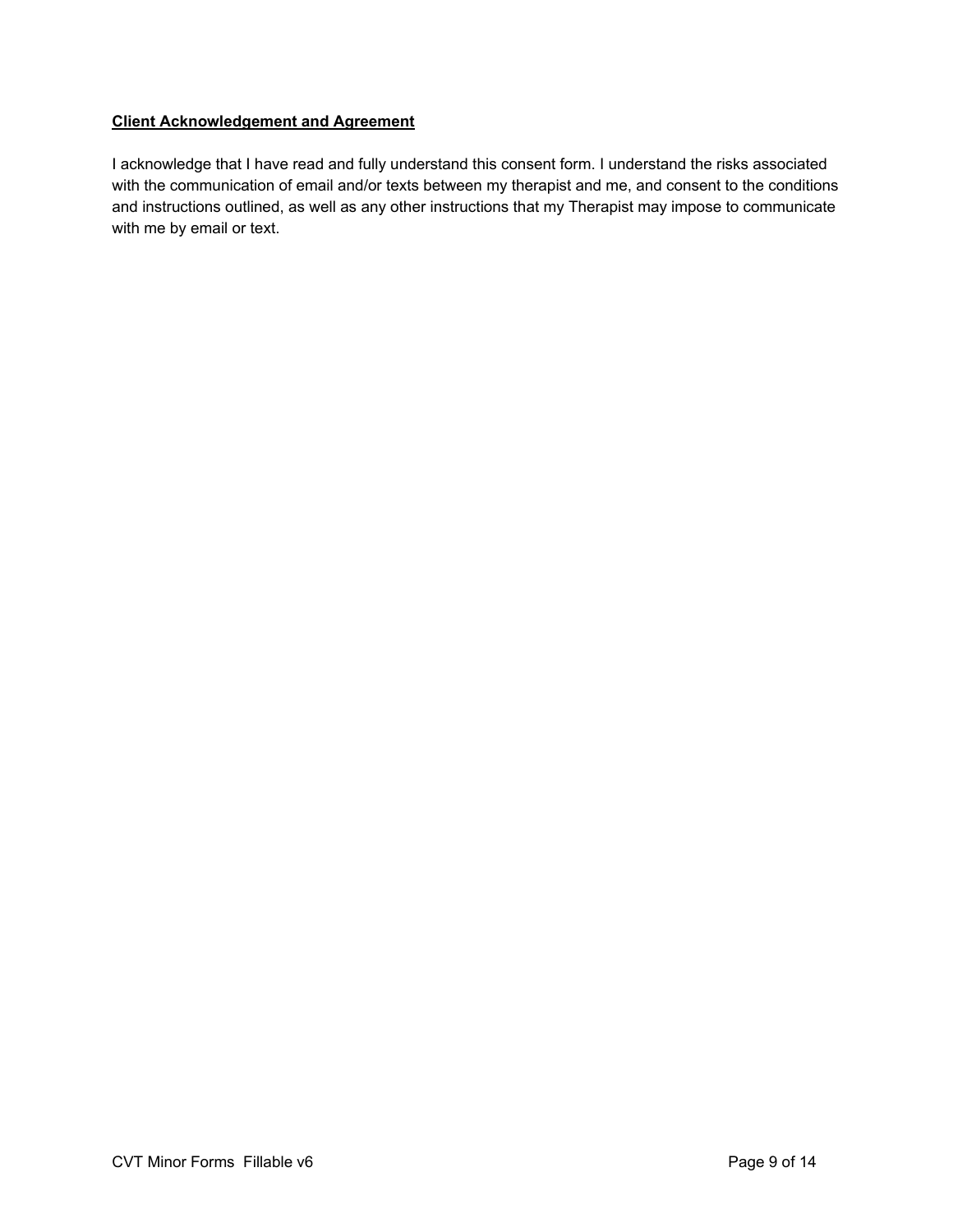# **COVID-19 Informed Consent Sydney Isley, M.A., LMFT #88861 DBA Chino Valley Therapist**

You are not required to receive psychotherapy in person. By coming to the office, you assume the risk of exposure to COVID-19 (or any other health risk). If you are concerned about possible risks to your health, consult with your physician before attending in person meetings.

I will respect your decision should you at any time choose to return to Telehealth services. If at any time it becomes unsafe due to a resurgence of COVID-19 or other health reason, I may require we resume Telehealth sessions. If I determine a return to Telehealth services is necessary, I will attempt to share that decision with you as soon as practicable.

By receiving services in person, you will be mindful of the risks to yourself, your therapist, and your family members. I request the following from you:

- 1. You will only attend in person sessions if you are free of COVID-19 symptoms. I am happy to provide you with Telehealth services if you are feeling unwell.
- 2. You will adhere to the public health orders addressing requirements for facial coverings and social distancing to the extent they exist.
- 3. You will wash your hands and/or use hand sanitizer prior to entering my office.
- 4. If you touch your face during session, it is recommended that you immediately wash or sanitize your hands.
- 5. If you are working in a job that exposes you to individuals who may be infected, I request that you please let me know. I do not recommend attending in person sessions if you are exposed to anyone who may be infected with COVID-19.
- 6. If you or a member of your immediate household tests positive for COVID-19, you should not attend in person sessions. You agree that if this is the case, you will inform me (and my staff) immediately so that we may resume Telehealth sessions.

There are certain circumstances under which I may be required to notify health authorities that you have been in the office. This typically would only occur if someone who had been seen in my office were to test positive for COVID-19. If this situation arises, and in accordance with applicable privacy laws, I will provide the minimum information necessary for the health authorities to perform their duties.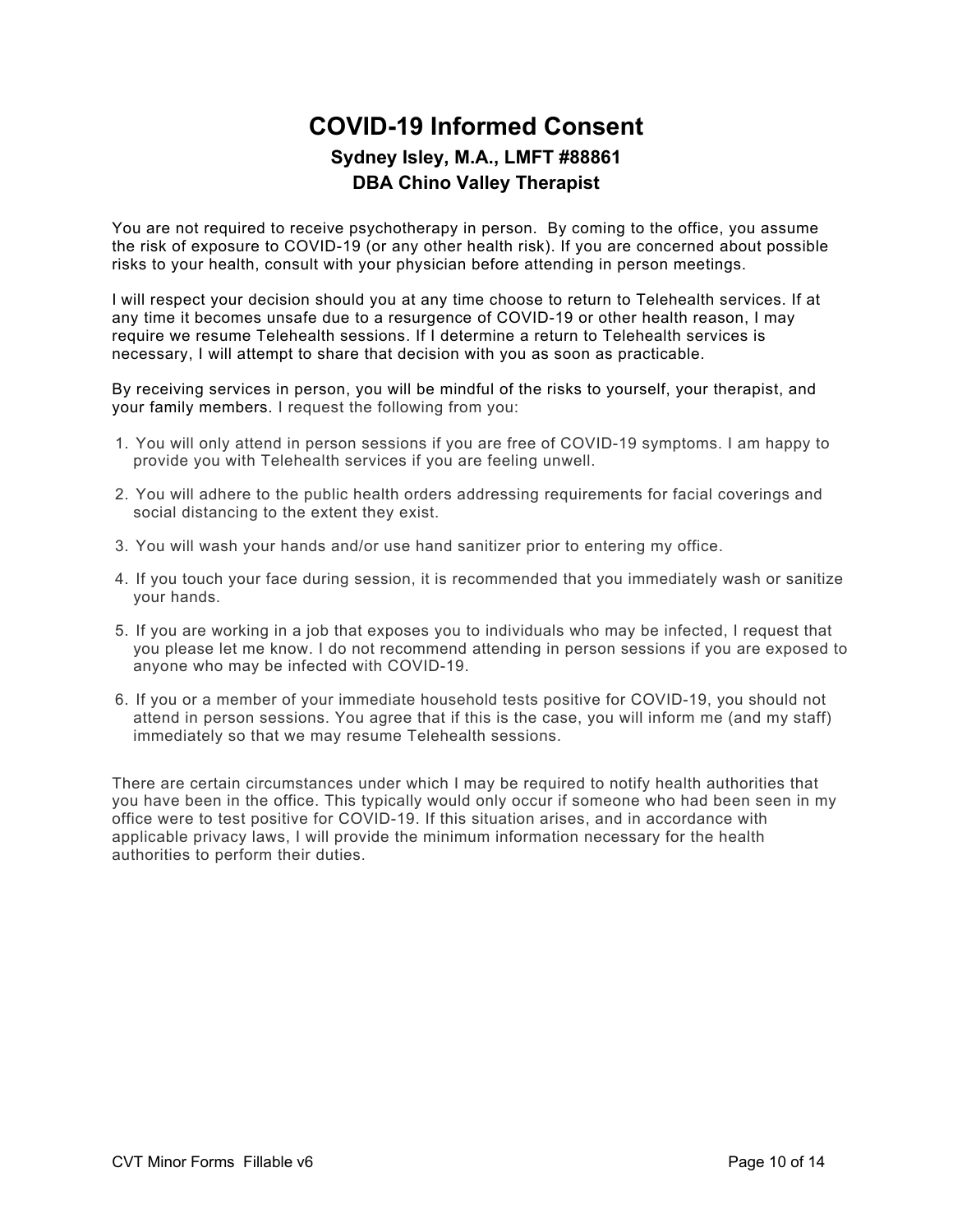## **Telehealth Consent Sydney Isley, M.A., LMFT #88861 DBA Chino Valley Therapist**

## **Telehealth/Online Therapy**

California law recognizes Telehealth as an acceptable format for the delivery of health care and behavioral health services. In California, "Telehealth" is defined as a method to deliver health care services using information and communication technologies to facilitate consultation, diagnosis, treatment and care management while the patient and provider are at two different locations.

Telehealth offers clients increased flexibility when an in-person appointment is not possible. Therapy is conducted using a secure HIPAA-compliant audio/video platform. You will need access to a computer with audio/video capabilities and a reliable internet connection. It is required that you conduct your Telehealth sessions from a private and secure location. It is understood that when communicating by internet or other electronic means, disruptions in service or other technical difficulties can occur from time to time. If this occurs during the course of our session, please contact me at **(909) 907-4236**.

My cancelation policy remains the same for online sessions: a 24-hour notice is required with full fee due for missed appointments. I will maintain a credit or debit card on file for any fees associated with treatment (i.e. copays, missed sessions, or session fees) unless we agree upon different arrangements.

### **Privacy and Confidentiality Considerations**

Although the internet provides the appearance of anonymity and privacy in counseling, privacy is more of an issue online than in face-to-face sessions. The client is responsible for understanding the potential risks of confidentiality being breached through unencrypted email, lack of password protection, or leaving information on a public access computer in a library or internet café. Confidentiality could be breached in transit by hackers or internet service providers or at either end by others with access to the client's account or computer. Clients accessing the internet from public locations should consider the visibility of their screen to people around them. The client is responsible for securing their own computer hardware, internet access, physical location, email, and passwords. Please use additional safeguards such as creating secure passwords, maintaining a high level of security on your wireless internet and closing all windows/programs associated with the online session. The client should be aware of the proximity of others and understand the possibility exists that our conversations may be overheard. Take steps to ensure your physical privacy when in session. Please keep in mind that, just as in face-to-face counseling, privileged communication does not apply when someone else is in the room. The counselor has a right to privacy. Recording any portion of the sessions and/or posting any portion of the sessions on internet platforms such but not limited to Instagram, Facebook or YouTube is strictly forbidden.

### **Lack of Non-verbal Cues and Asynchronous Communication**

Misunderstandings are possible with online communication due to restricted non-verbal cues and asynchronous communication (or "lag time" between responses). Be patient with the online therapy process and be sure to clarify information if you think I have not fully understood you. Please also be patient with me as I periodically ask for clarification due to these circumstances.

### **Additional Limitations**

There is a chance that your insurance company may not cover this format of treatment. In this case, the fee for service lies solely on the client. Online therapy is not a substitute for medication under the care of a psychiatrist or doctor. Online therapy is not appropriate for all clients. When should I seek traditional mental health treatment rather than online therapy?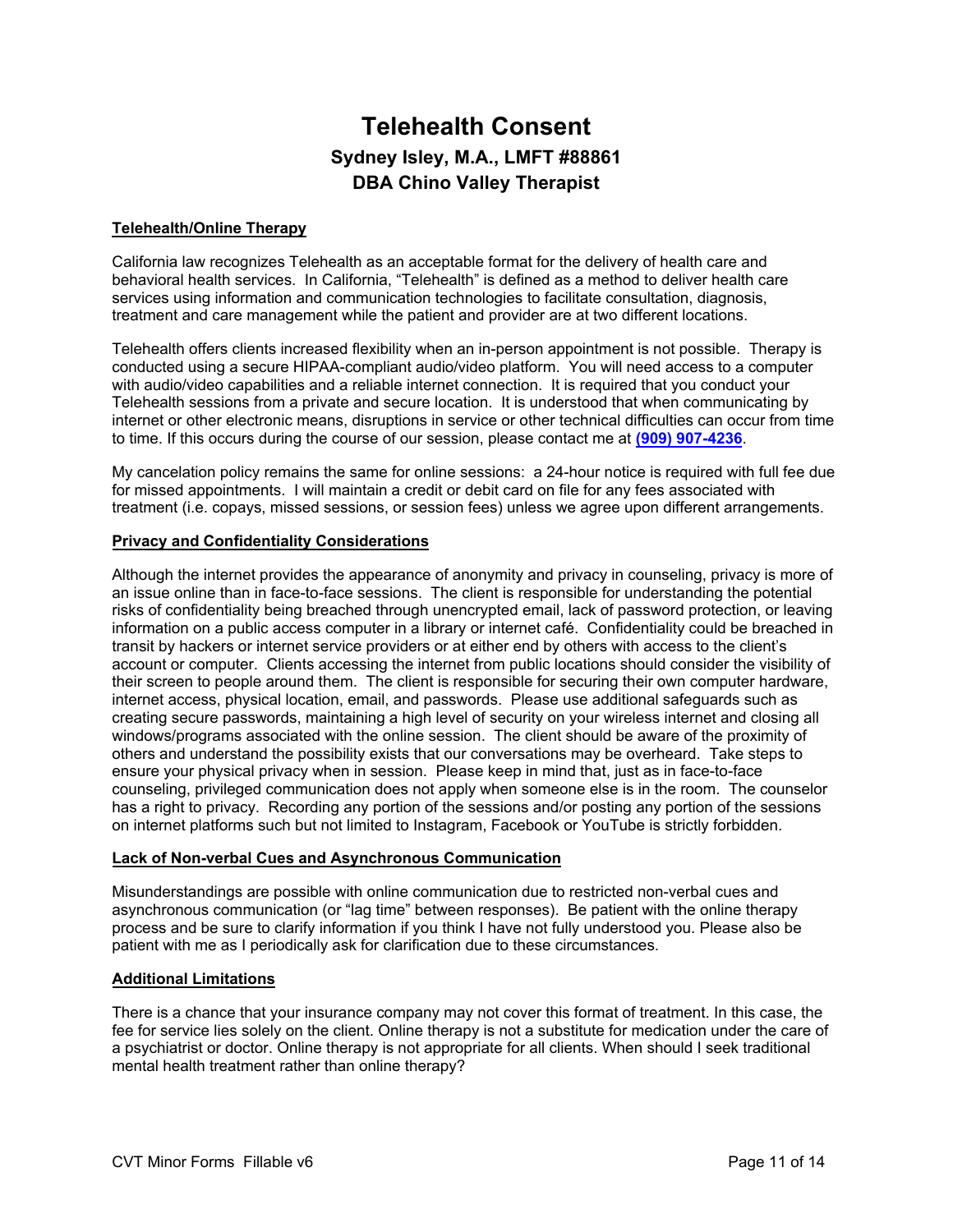- 1. If you are having thoughts of harming yourself (e.g. suicidal thoughts) or harming someone else (e.g. violent thoughts towards others) or psychotic symptoms, **please call 911, 1-800-273- TALK (National Suicide Prevention Lifeline), or a local hospital emergency room. A list of area hospitals is provided at the end of this document.**
- 2. If you are in an abusive or violent relationship.
- 3. If you have been seriously depressed.
- 4. If you have serious substance use dependence.

## **Acknowledgement and Acceptance**

I understand and agree that:

- 1. I give my consent to engage in Telehealth with Sydney Isley, LMFT, as a part of my psychotherapy.
- 2. I understand that Telehealth includes the practice of health care consultation, diagnosis, delivery, diagnosis, treatment, transfer of medical data, and education using interactive audio, video, or data communications.
- 3. I have read and understand the privacy risks and limitations of Telehealth stated above.
- 4. I understand that there are other risks and consequences from Telehealth, including, but not limited to, the possibility, despite reasonable efforts on the part of my psychotherapist, that:
	- a. the transmission of my medical information could be disrupted or distorted by technical failures
	- b. the transmission of my medical information could be interrupted or intercepted by unauthorized persons
	- c. my medical information could be overheard by other persons in my local vicinity or environment
- 5. I understand that I have the following rights with respect to Telehealth:
	- a. I have the right to withhold or withdraw consent at any time without affecting my right to future care or treatment or risking the loss or withdrawal of any benefits to which I would otherwise be entitled.
	- b. The laws that protect the confidentiality of my medical information also apply to Telehealth. As such, I understand that the information disclosed by me during the course of my therapy is generally confidential. However, there are both mandatory and permissive exceptions to confidentiality, including, but not limited to reporting child, elder, and dependent adult abuse; expressed threats of violence towards an ascertainable victim; and where I make my mental or emotional state an issue in a legal proceeding.
- 6. Telehealth is not a substitute for medication under the care of a psychiatrist or doctor.
- 7. Telehealth is not appropriate if I am experiencing a crisis or having suicidal or homicidal thoughts. In case of emergency situations, I will contact the resources listed here.
- 8. I understand that I may benefit from telemedicine, but that results cannot be guaranteed or assured.
- 9. I understand that I have a right to access my medical information and copies of medical records in accordance with California law.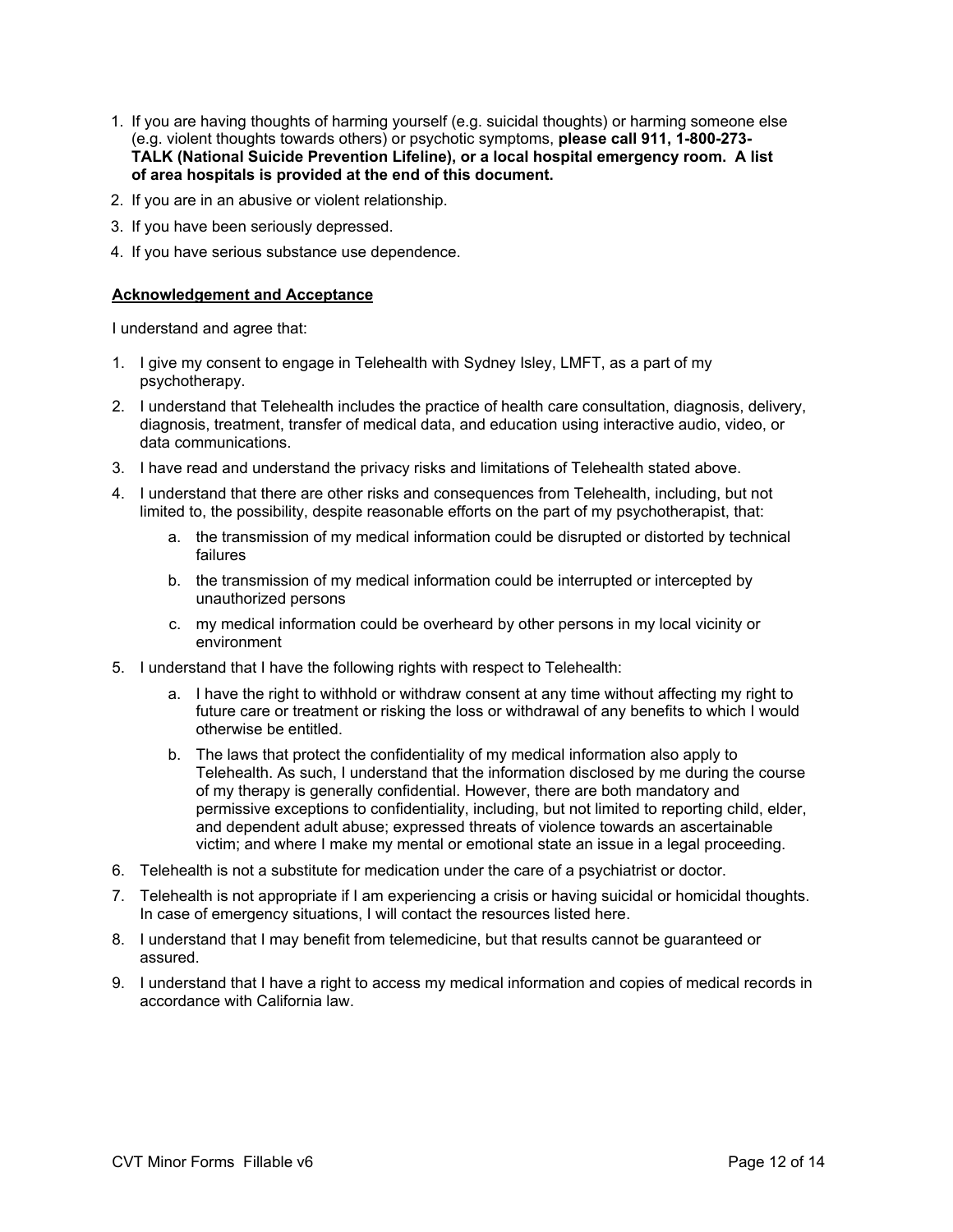# **Emergency Contacts**

If you have an emergency, feel suicidal or homicidal please:

- **1. Call 911**
- **2. Call 1-800-273-TALK (National Suicide Prevention Lifeline)**
- **3. Go to the nearest Hospital Emergency Room**

## **Emergency Psychological Services**

*Canyon Ridge Hospital* 5353 G. Street, Chino CA. 91710 **909-590-3700**

*Aurora Charter Oak* 

1161 E. Covina Blvd Covina, CA 91724 **626-966-1632**

## **Emergency Room Locations**

## *Pomona Valley Hospital*

1798 North Garey Avenue Pomona, CA91767 **909-865-9500**

### *Chino Valley Medical Center*

5451 Walnut Ave Chino, CA 91710 **(909) 464-8600**

### *Montclair Hospital Medical Center*

5000 San Bernardino St Montclair, CA 91763 **(909) 625-5411**

## *San Antonio Regional Hospital*

999 San Bernardino Rd Upland, CA 91786 **(909) 985-2811**

## *Aurora Charter Oak*  1161 E. Covina Blvd. Covina, CA 91724 **626-966-1632**

*San Dimas Community Hospital*  1350 W Covina Blvd San Dimas, CA 91773 **(909) 599-**6811

*Corona Regional Medical Center*  800 S Main St Corona, CA 92882 **(951) 737-4343**

## *Riverside Community Hospital*  4445 Magnolia Ave

Riverside, CA 92501 **(951) 788-3000**

## *Kaiser Permanente Ontario*

2295 S Vineyard Ave Ontario, CA 91761 **(833) 574-2273**